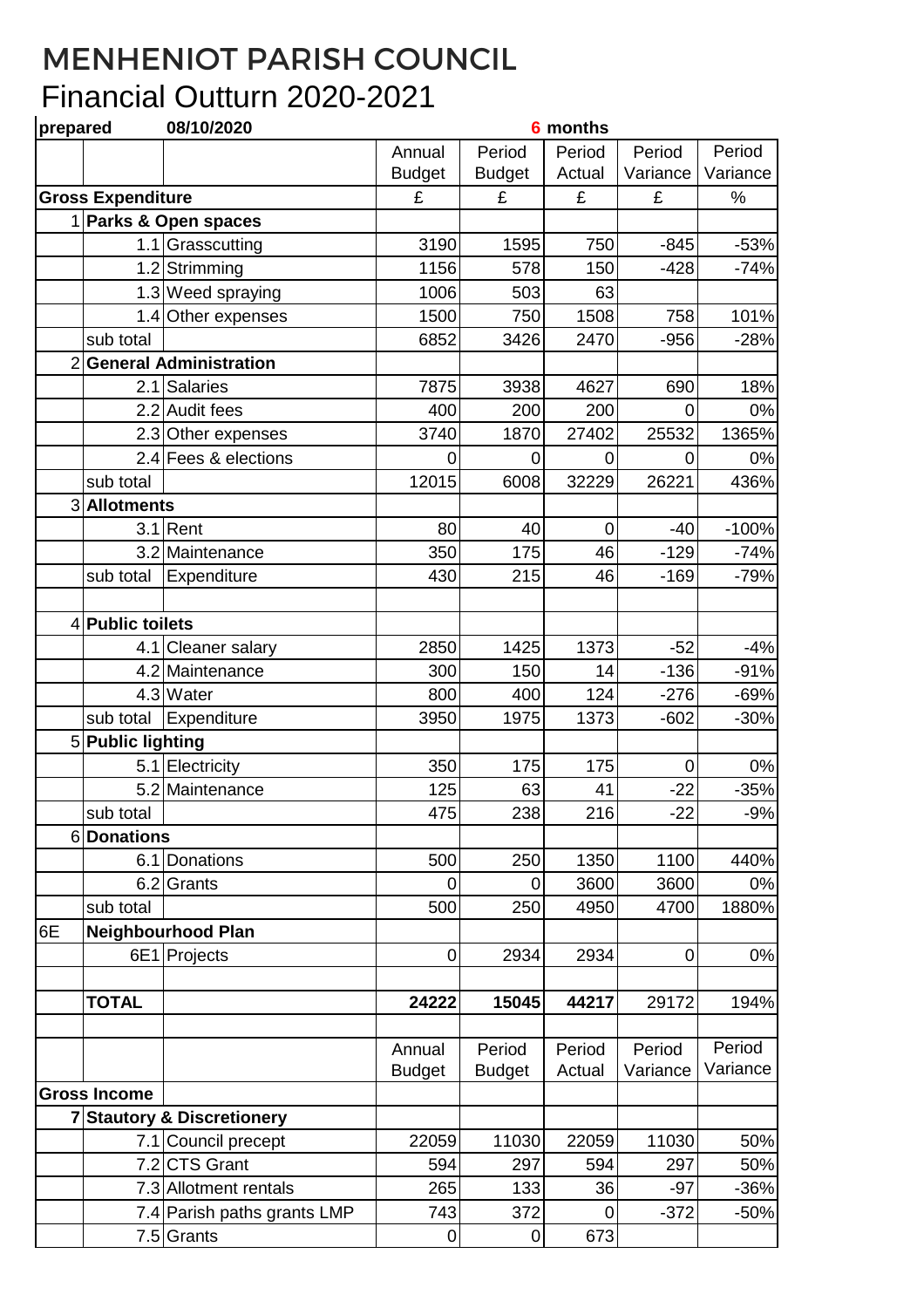|              | 7.6 Fees & Other Income | 61    | 21    | 5     | $-26$    | 0%     |
|--------------|-------------------------|-------|-------|-------|----------|--------|
|              | 7.7 Bank interest       | 500   | 250   | 204   | -46      | -9%    |
|              | 7.8 Miscellaneous       |       |       | 10112 | $-10112$ | 0%     |
| <b>TOTAL</b> |                         | 24222 | 12111 | 33682 | -9460    | $-39%$ |